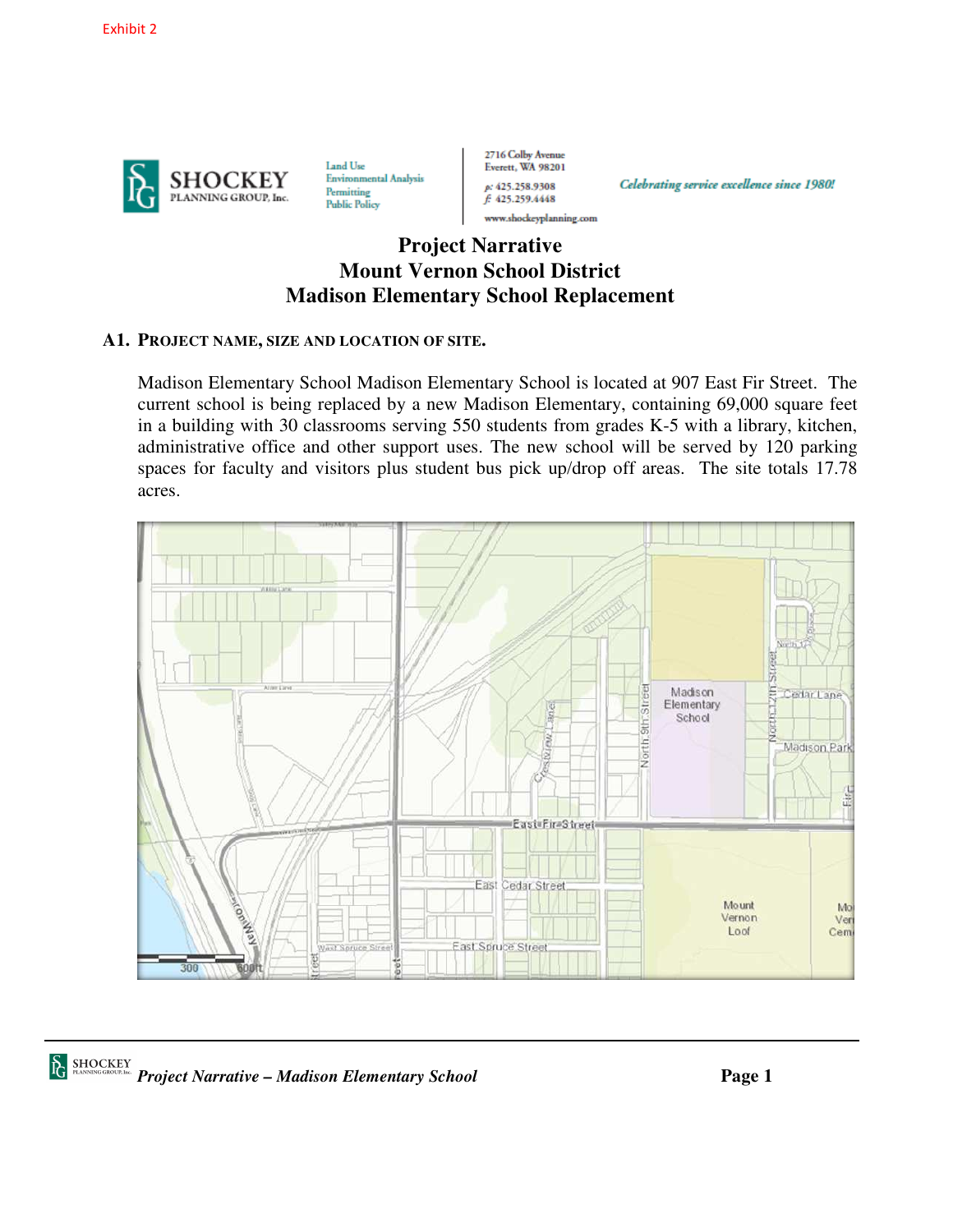#### Exhibit 2

#### **A2. ZONING AND COMPREHENSIVE PLAN DESIGNATIONS OF THE SITE AND ADJACENT PROPERTIES.**

The north parcel is zone R-1, 7.0, Single-family Residential. The south parcel is zoned P, Public District. Schools are a Conditional Use in residential zones.

The current (2016) City of Mount Vernon Comprehensive Plan designates the southern portion of the site where the existing school is located (Lot 1) as Churches, Community College, Schools (Public). The northern portion of the site (Lot 2) is designated High Density Single Family (R-1, 5.0 or 7.0).

In January 2017 two "docket" requests were submitted to the City and will be reviewed as part of the City's annual amendment process. The changes would amend the Comprehensive Land Use Map from Single Family High Density (SF-HI) to Schools/Public (SCH/P). It would also rezone the site from R-1, 7.0 to Public (P).

#### **B. CURRENT USE OF THE SITE AND ANY EXISTING IMPROVEMENTS.**

Lot 1, site of the existing Madison School, does contain and will contain about 50% impervious surface. It is used as the existing school which will be replaced. Lot 2 to the north, will have no impervious surface and will either be used for storm detention or remain as wetlands. It is currently vacant and wooded.

#### **C. SPECIAL SITE FEATURES (I.E., WETLANDS, WATER BODIES, STEEP SLOPES, OR OTHER CRITICAL AREAS); AND A DESCRIPTION OF THE BUFFERS THAT WILL BE REQUIRED FOR EACH FEATURE.**

The majority of Lot 1 (existing school) property is flat. Lot 2 to the north has variable slopes up to 43%. Lot 2 is significantly impacted by wetlands. The Wetlands Assessment contained in this application provides a detailed discussion of the type of wetlands and their required buffers.

Shockey Planning Group, Inc. (SPG) delineated one Category II wetland and three Category III wetlands on Lot 2. The Category II wetland is required to have a 100-foot buffer measured from the delineated edge. The Category III wetlands are required to have 75-foot buffers measured from their edges.

The proposed project will avoid all impacts to wetlands and buffers.

#### **D. STATEMENT ADDRESSING SOIL TYPE AND DRAINAGE CONDITIONS.**

The soils on the site are dense silty glacial till soils with some existing fill soils placed during construction of the existing school. The 2006 GeoTest analysis found soils to be "glacial recessional-masrine deposits that commonly include fossil-bearing stony silt, sand, and clay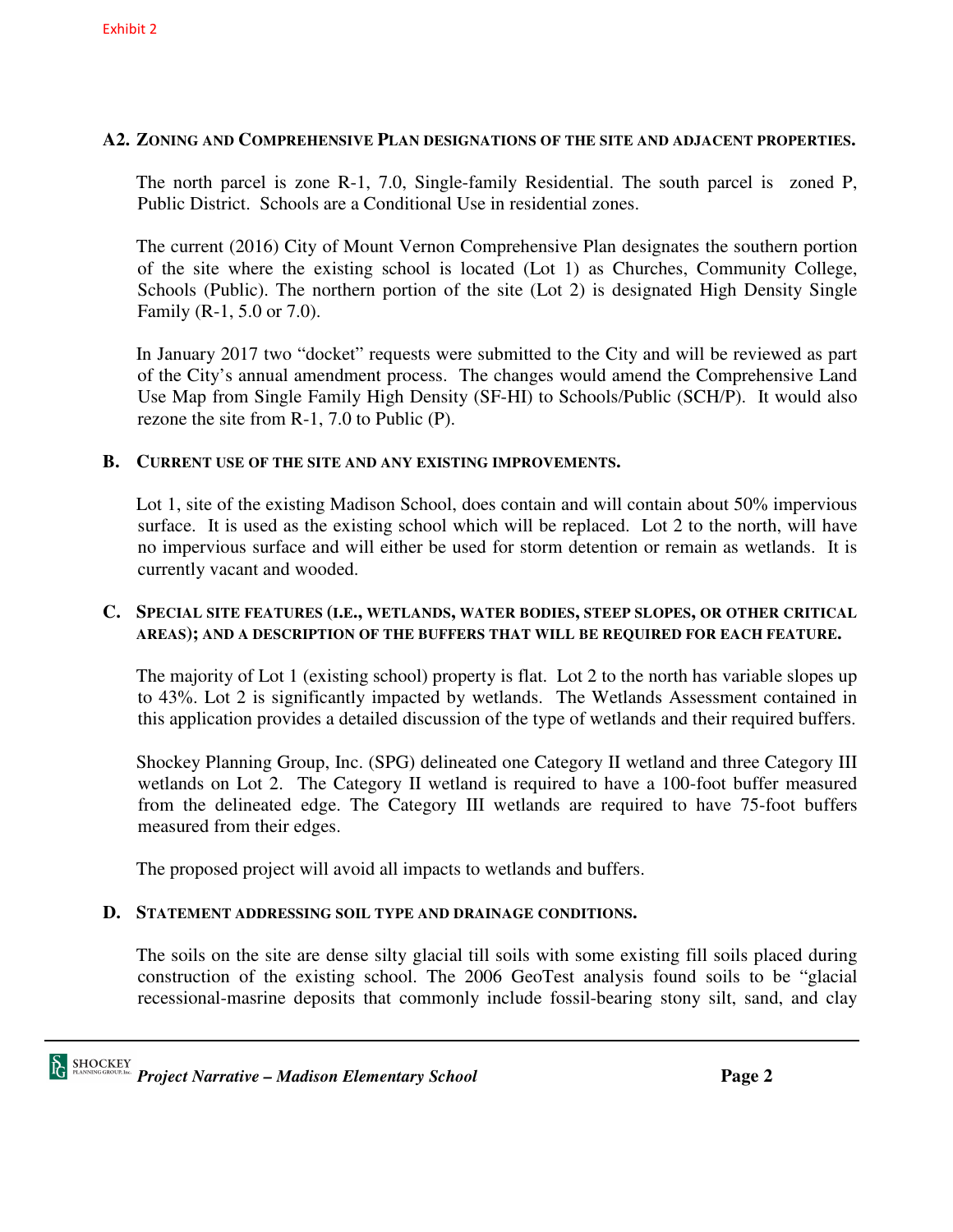with associated layers, lenses, and pods of sand, silt and clay and medium to well-sorted, massive to laminated sand, silt and clay".

No grading or filling will occur on the north parcel (Lot 2), with the possible exception of removal of demolition debris that has been on the site for several years.

The existing site soils are moisture sensitive and not suitable for infiltration. A Stormwater Analysis and drainage plan was prepared by Reid Middleton Associates and is contained in this application packet.

#### **E. PROPOSED USE OF THE PROPERTY AND SCOPE OF THE PROPOSED DEVELOPMENT (I.E., HEIGHT, SQUARE FOOTAGE, LOT COVERAGE, PARKING, ACCESS, ETC.).**

The existing 58,000 sq. ft. school will be demolished. Four portables and the existing modular building occupied by the YMCA are to be demolished The remaining double portable and modular building occupied by Skagit Valley Community College are to be relocated off-site. The existing site will be cleared and replaced by the new facility.

The detailed site plans presented in this application packet show the new 69,000 sq. ft. school being built essentially on the former footprint. Viewed from East Fir Street, the new school will rise about 29 feet to the roof level, with some mechanical equipment units rising six feet above that.

The Madison project will contain several features intended to enhance energy and resource conservation:

- Light colored roof to reduce heat island effect
- Drought resistant landscaping
- Low flow plumbing fixtures
- A high efficiency HVAC system
- Recycled material goals
- Low-emitting finishes for improved indoor air quality
- Well-daylit spaces provide healthy indoor environment and reduced lighting demand
- An energy efficient building envelope
- Long-term, low-maintenance building materials

The replacement school includes two traffic access points onto East Fir Street and an access point onto North 9<sup>th</sup> Street. The new bus loop will have a single two-way access onto East Fir Street located just east of the existing bus loop entrance. The bus loop will include a parallel curbside bus loading zone with capacity for six 40-foot buses. The loop will also serve 53 auto parking spaces.

A single two-way service entrance will be located on North  $9<sup>th</sup>$  Street near the existing north driveway loop. It will provide access to the service yard, loading dock, and nine parking spaces.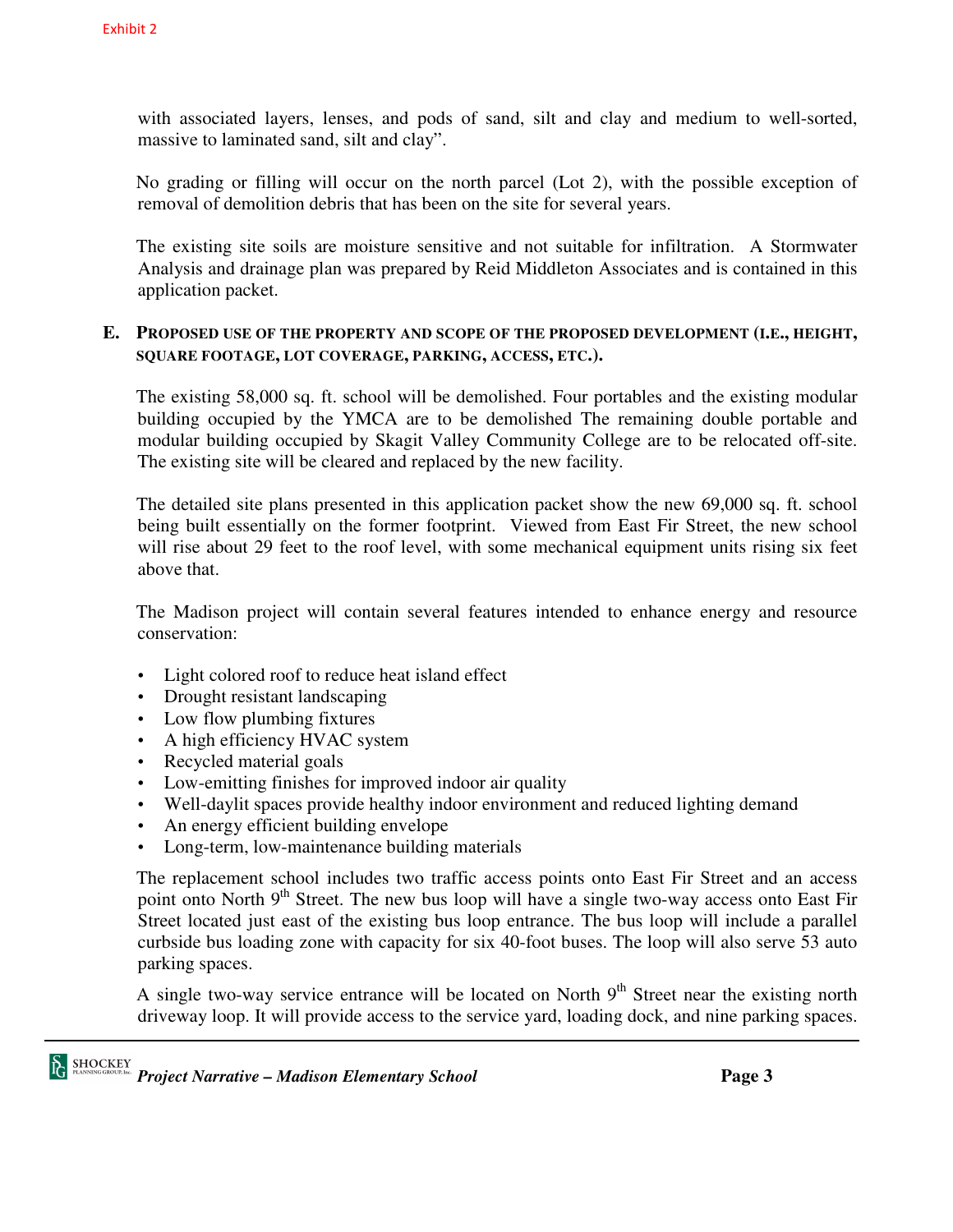The eastern two-way access will serve an internal drop-off zone approximately 850 feet in length and 54 parking stalls.

**F. PROPOSED OFF-SITE IMPROVEMENTS (I.E., INSTALLATION OF SIDEWALKS, FIRE HYDRANTS, SEWER MAIN, ETC.).** 

The utility plans are provided as part of this application packet. On-site utilities will connect to existing offsite sewer and water systems. No additional offsite utility improvements are planned.

North 9th Street will be improved along the site frontage per City code. No intersection improvements are proposed at North 9th St/East Fir. The existing marked cross-walk will be evaluated to determine if signage is warranted or if it should be relocated east or west to better serve the site.

### **G. TOTAL ESTIMATED CONSTRUCTION COST AND ESTIMATED FAIR MARKET VALUE OF THE PROPOSED PROJECT.**

 Bonds were approved for \$33.6 million for financing of the Madison School replacement. Total costs are estimated to be \$40.5 million.

### **H. ESTIMATED QUANTITIES AND TYPE OF MATERIALS INVOLVED IF ANY FILL OR EXCAVATION IS PROPOSED.**

 Current estimates are that there will be about 24,000 CY of cut material and 16,000 CY of fill. Most material will be redistributed on site for fill slopes or other grading (See grading plan). The total amount of export material is unknown at this time, but will be removed and deposited in allowed fill locations.

### **I. NUMBER, TYPE AND SIZE OF TREES TO BE REMOVED.**

 The majority of construction will occur on the site of the existing Madison Elementary School. There will be minor, if any, tree removal. The clearing limits are depicted on the Clearing and Demolition Plan. (See Plan Reduction section, Reid Middleton Sheet C1.01)

### **J. EXPLANATION OF ANY LAND TO BE DEDICATED TO THE CITY.**

No public dedications are planned or necessary to implement construction plans.

## **JUSTIFICATION FOR PROJECT**

 The project is a part of the District's capital improvements plan approved by voters in 2016. The existing Madison Elementary School was constructed in the 1950's, with additions in the